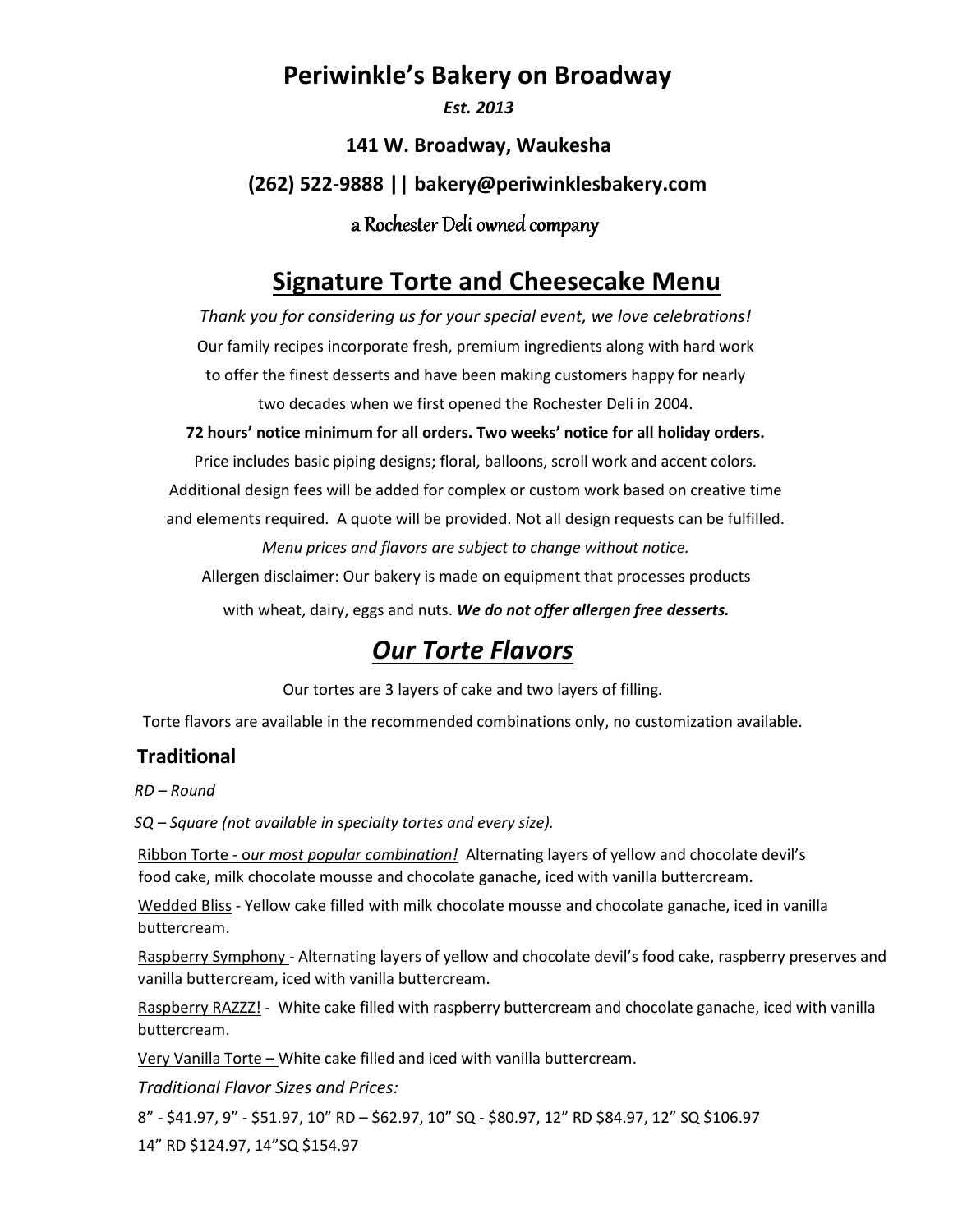### **Specialty**

*Square Cakes are not available in these flavors.* 

Carrot Cake - Soft, dense carrot cake with a zest of orange (contains pecans) filled with cream cheese buttercream filling, iced with vanilla buttercream.

Red Velvet - Red velvet cake filled with chocolate ganache and our cream cheese

buttercream, iced with vanilla buttercream.

Éclair Torte - Yellow cake filled with rich Bavarian cream, chocolate ganache and milk

chocolate mousse, iced with vanilla buttercream.

Tiramisu - Yellow cake soaked in espresso simple syrup, filled with chocolate ganache and mascarpone mousse, topped with vanilla buttercream and dusted with cocoa.

Lemon Poppy Seed Torte - Yellow poppy seed cake filled with lemon curd and vanilla buttercream, iced with vanilla buttercream.

Chocolate Crème Torte - Chocolate devil's food cake filled with vanilla buttercream and chocolate ganache, iced with chocolate ganache.

Devilish Charm - Chocolate devil's food cake filled with milk chocolate mousse and chocolate ganache, iced with milk chocolate buttercream.

Bavarian Almond Torte- Almond cake filled with Bavarian cream and vanilla buttercream, iced in vanilla buttercream.

Raspberry Lemonade Torte- White cake filled with raspberry buttercream and lemon curd, iced in vanilla buttercream.

Pumpkin Torte- Pumpkin cake filled with cream cheese buttercream and chocolate ganache, iced in vanilla buttercream.

Chocolate Irish Stout Torte- Irish stout infused chocolate cake filled with cream cheese buttercream and ganache, iced in vanilla buttercream.

*Specialty Flavor Sizes and Prices:* 

8" - \$45.97, 9" – \$55.97, 10" - \$71.97, 12" - \$92.97

#### Size and Servings

- 8" Round (8-12)
- 9" Round (12-15)
- 10" Round (15-20)
- 10" Square (25)
- 12" Round (25-30)
- 12" Square (40)
- 14" Round (40-50)
- 14" Square (60)